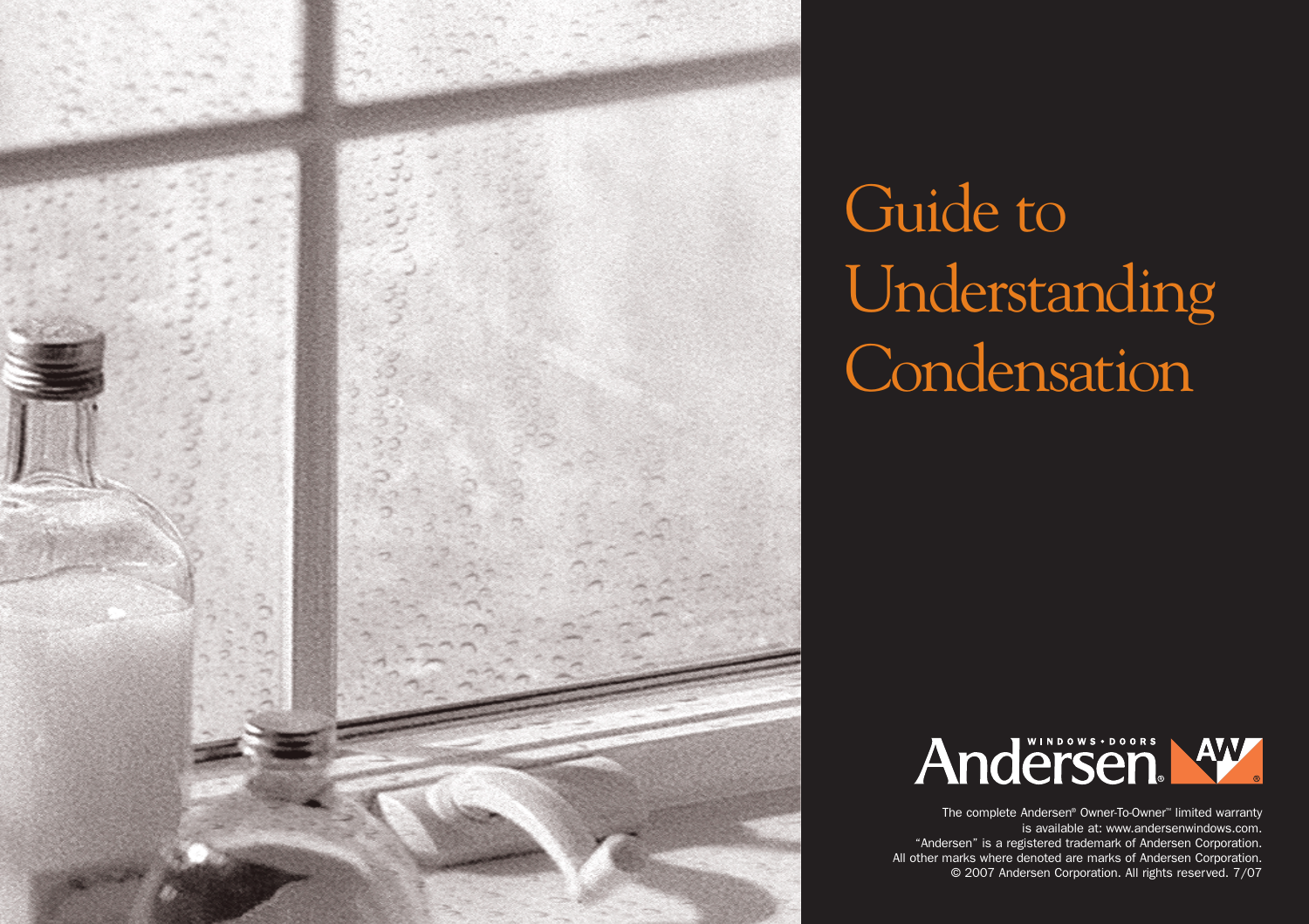#### **INTRODUCTION**

The moisture that suddenly appears in cold weather on the interior or exterior of window and patio door glass can block the view, drip on the floor or freeze on the glass. It can be an annoying problem. While it may seem natural to blame the windows or doors, interior condensation is really an indication of excess humidity in the home. Exterior condensation, on the other hand, is a form of dew — the glass simply provides a surface on which the moisture can condense.

The important thing to realize is that if excessive humidity is causing window condensation, it may also be causing problems elsewhere in your home. Here are some other signs of excess humidity:

- A "damp feeling" in the home.
- Staining or discoloration of interior surfaces.
- Mold or mildew on surfaces or a "musty smell."
- Warped wooden surfaces.
- Cracking, peeling or blistering interior or exterior paint.
- Sweating pipes.

We have created this brochure to answer questions you may have about condensation, indoor humidity and exterior condensation. We'll start with the basics and offer solutions and alternatives along the way.

Should you run into problems or situations not covered in the following pages, please contact your Andersen retailer.

Visit the Andersen website: www.andersenwindows.com

The Andersen customer service toll-free number: 1-888-888-7020.

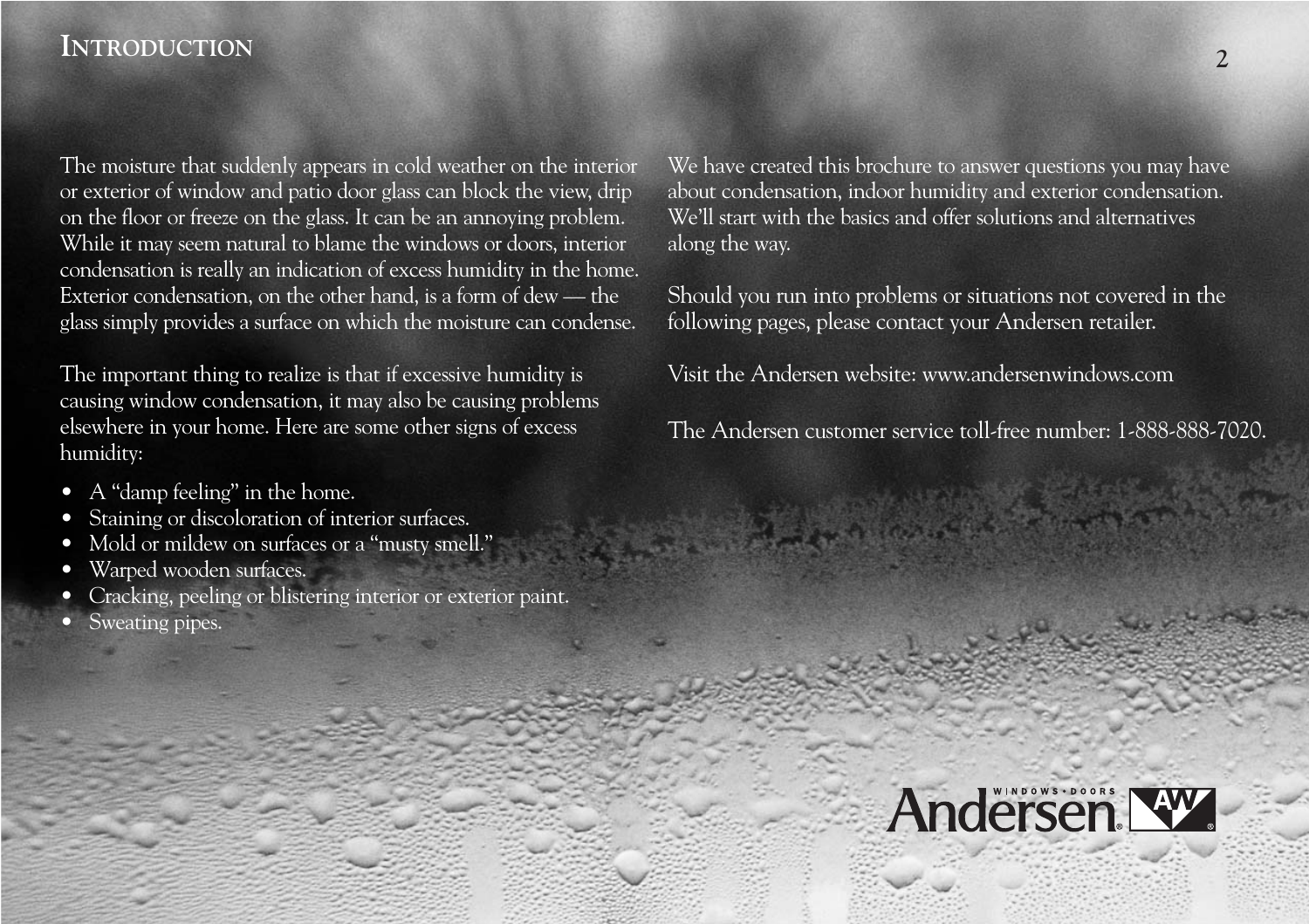## What is condensation? Moisture on the windows is a form of condensation. So is the water that forms

What causes condensation?

When warm, moist air comes into contact with cooler surfaces, the excess moisture in the air condenses. That's because the cooled air next to the cool surface can't hold as much moisture as the warmer surrounding air.

#### What does the condensation on windows mean?

Window condensation can be a warning sign. It may mean that excessive indoor humidity could be doing unseen damage to other parts of your home.

#### What is humidity?

Humidity is water vapor, or moisture, in the air. Usually it's invisible. In the form of steam or ground fog, enough has condensed to be seen. All air contains a certain amount of moisture, visible or not.

#### Where does indoor moisture come from?

There are many things that generate indoor moisture. The normal perspiration and breathing of a family of four adds about half a pint of water to the air every hour. Cooking three meals a day adds four or five pints of water to the air. Each shower contributes another half-pint. In fact, every activity that uses water (like dishwashing, mopping floors, doing laundry) adds moisture to the air. Daily living activities of a family of four can add more than 18 gallons of water a week to the air in their home. And the more water vapor in the air, the higher the relative indoor humidity. Other contributors include house plants, and the burning of fossil fuels (especially kerosene, natural gas, and oil).

on the outside of a glass of iced tea in the summer. It comes from water vapor in the air. It can appear on the interior or exterior of the window glass.

#### What is relative humidity?

Air can hold only a limited amount of water vapor, and that amount depends on the air temperature. When air at a certain temperature contains all the vapor it can hold, it's said to have a **relative humidity** of 100%. Thus, when it holds only half as much water as it could, the relative humidity is 50%.

Cooler air can hold less vapor than warmer air. So air at 30°F and 100% relative humidity contains less water than air at 70°F and 100% relative humidity.

#### How do I measure indoor relative humidity?

You can use humidity-measuring instruments called **hygrometers**, inexpensive tools that can be purchased at most hardware stores. Many of today's new programmable thermostats also include controls for humidifiers and dehumidifiers. Remember that relative humidity levels quoted in weather reports indicate outdoor humidity. They have little bearing on your home's humidity.

#### What are symptoms of excess humidity?

Condensation on windows can sometimes be an indicator of excessive relative humidity. Look for water and ice on windows. Check for damp spots on the ceiling, particularly in closets. Water-filled blisters on outside paint surfaces can also indicate excessive indoor humidity.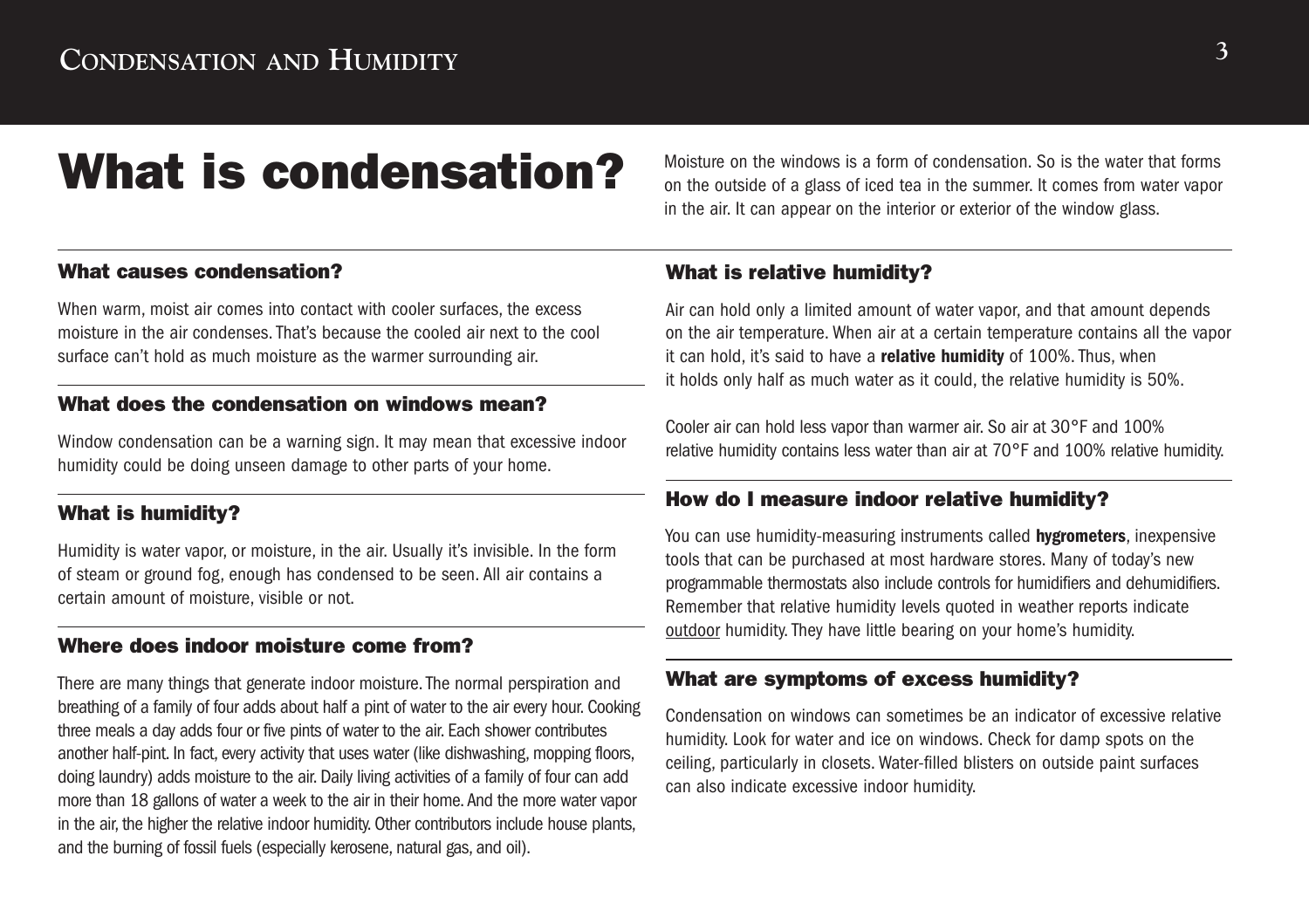#### Can relative humidity affect my health?

Most experts agree that relative humidity can affect your health. They suggest maintaining indoor humidity levels between 30% and 50%. According to the World Health Organization, at levels higher than 65%, upper respiratory illness might occur in people suffering from asthma and allergies. Lower moisture levels (below 20%) may induce skin dryness or itching.

#### Where is condensation most prevalent?

Condensation is more apt to occur in climates where the average January temperature is 35°F or colder.

#### What does excess humidity do to my home?

Excess humidity contributes to the deterioration of any home. It can pass through walls and freeze in the insulation. In spring it melts, damaging your ceiling and walls. Or, excess humidity can force its way out through siding to form blisters under exterior surfaces. Excessive relative humidity levels may also lead to higher levels of unwanted mold and mildew growth in homes.

#### How does moisture go through walls?

Moisture in wet air tries to flow toward dry air. This is due to **"vapor pressure."** The flow acts independently of air currents. In winter, inside air is much more humid than colder outside air. So the vapor pressure, or equalization process, can actually force inside moisture through cement, wood, plaster and brick.

Some varnishes and paints block the flow of the moisture, so condensation can occur between the inside and outside walls, or under exterior paint surfaces. This can cause rot in a home's wood frame, blistering in paint, and deterioration of other building materials.

#### Does condensation occur only in winter?

Condensation is most common in winter, but it can occur whenever water vapor in the air comes in contact with a surface temperature lower than the dew point (the temperature at which air becomes saturated and produces dew). For example, on cold winter days the moisture in the warm, interior air can condense on the typically colder glass surfaces.

In rare instances, during the spring and fall (and occasionally, during hot, humid summer days), exterior condensation can also form on windows. This is usually a good indicator of the presence of energy efficient windows.

#### Does the severity of the condensation depend on the age of the house?

Generally, yes. Years ago, before energy efficiency became a concern, homes were not built to be weathertight. Insulation concepts were very basic. Walls and ceilings were made from much more porous materials. Thus, water vapor could easily flow in and out of walls. Today's homes are much "tighter." Windows and doors are built to reduce air leakage, and weatherstripping, modern insulation, vapor barriers and new construction techniques can help keep cold air out and lock moisture inside. As a result, moisture created by bathrooms, kitchens, laundries, plants and occupants can result in higher interior relative humidity. In the worst conditions this can build up to excessive, even harmful, moisture levels.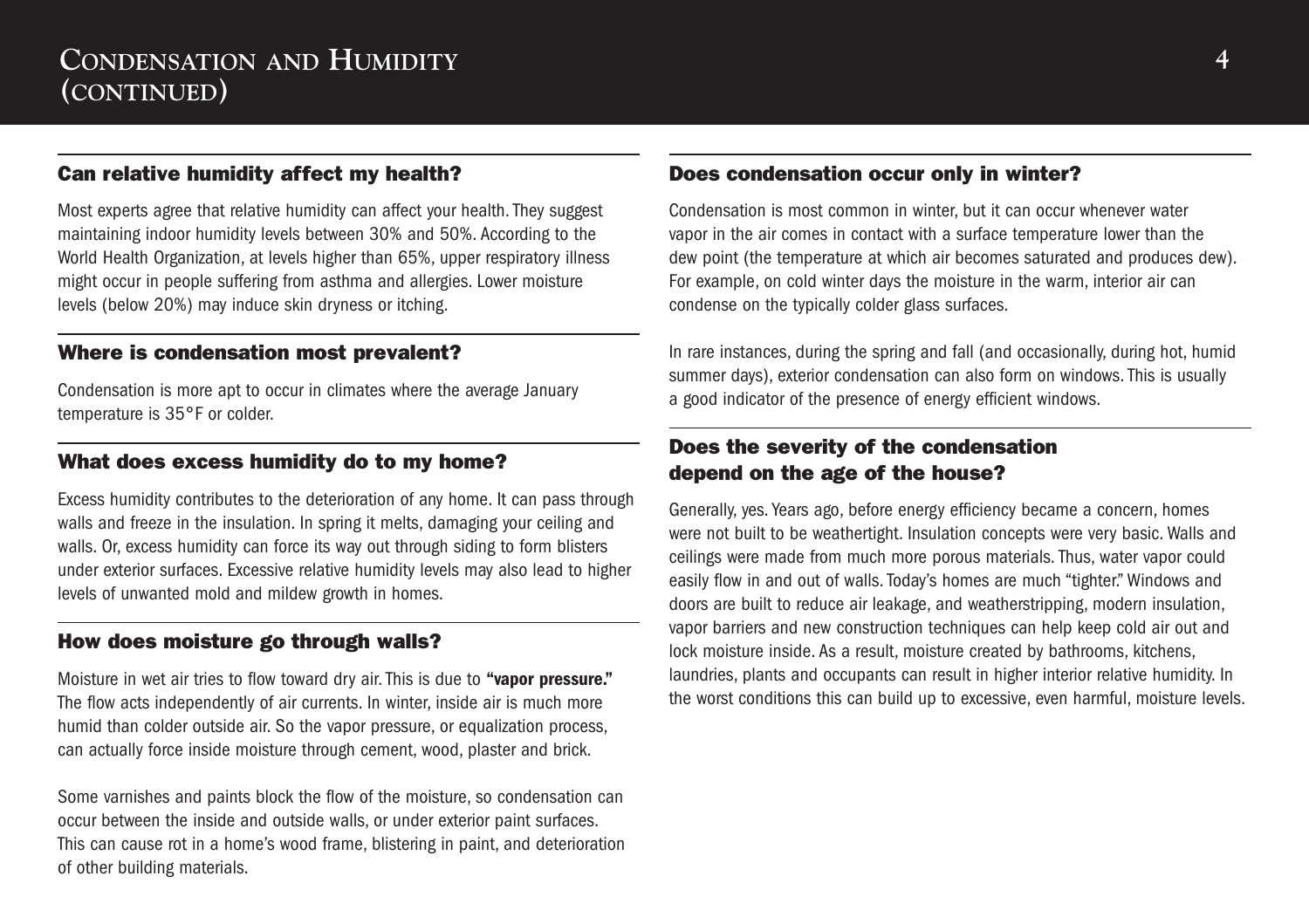#### What is the relationship between humidity and comfort?

Whether or not you feel comfortable in a room is dependent on many factors, including the temperature of the air, the relative humidity, the movement of the air, the temperature of all of the surrounding surfaces in the room, and the presence of direct solar radiation. Since indoor humidity is one critical component of comfort, you should carefully consider the indoor humidity conditions in both summer and winter. **COMFORT AND INDOOR HUMIDITY**<br> **What is the relationship between**<br> **humidity and comfort?**<br>
Whether or not you feel comfortable in a room is dependent on many factors<br>
including the temperature of the air, the temperature

#### Humidity and winter comfort

Higher humidity levels in a home might mean greater comfort in the winter. Some people find it easier to breathe humidified air. Soft tissues such as the linings of your nose and throat don't dry out as easily, and, in some cases, the dry winter air might even need to be humidified to help achieve good thermal comfort in winter.

Most people will be comfortable in the winter if the indoor relative humidity is between 25% and 60% and the indoor temperature is between 65°F and 70°F.

#### Humidity and summer comfort

Almost everyone has experienced the discomfort associated with high temperatures combined with high humidity. In fact, one of the key advantages of air conditioning is the removal of unwanted moisture in the air during the summer.

Again, many elements contribute to summertime comfort — air temperature, surface temperatures, relative humidity, air movement, and direct solar radiation.

Most people will feel comfortable in the summer if the indoor relative humidity is



#### **Relative Humidity (RH) %**

\*For 80% or more of the occupants in a space

Source: Building Science Corporation 2002. Reprinted with permission.

Comfort

Uncomfortably

 $0\%$ 

#### **Relative Humidity and Comfort**

100%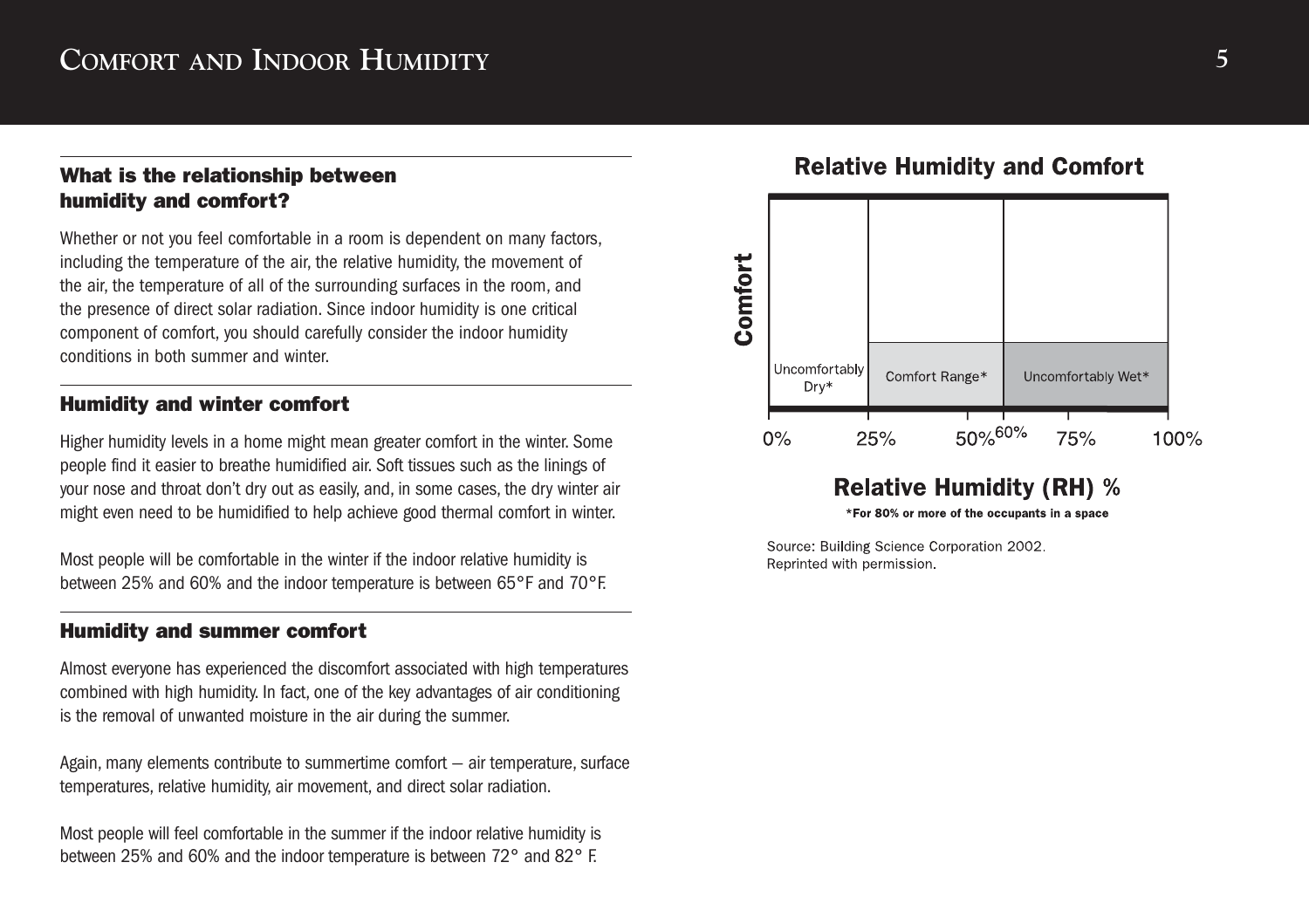#### How does indoor humidity affect window condensation?

Excessive humidity is the cause of most window condensation. As the outside temperature drops, the window glass temperature also drops. When moist air comes in contact with the cold glass pane, the moisture condenses and forms water droplets. Determining when the condensation will occur and preventing it depends on the energy efficiency of the window, the relative indoor humidity of the home, and the exterior and interior temperature.

#### In winter, is it a good idea to use a humidifier in my home?

While some people may find it easier to breathe humidified air, humidification can sometimes have negative side effects. Humidifiers need to be cleaned regularly. If not, molds and bacteria can live in them. Also, if the air is humidified excessively, condensation and other excess humidity-related problems can occur.

On the plus side, humidified air can help to reduce static electricity in carpets, shrinkage in wood furniture, and wall cracks sometimes caused by over-drying. You must carefully weigh the advantages and disadvantages of humidification. Remember, too much humidity can cause condensation and other moisturerelated problems.

#### If I increase the relative humidity in my home in winter, can I lower the temperature and save energy?

Although there is a relationship between how warm you feel and relative humidity, the human body quickly adjusts to moderate changes in humidity levels. If you feel cold at 65°F, the humidity level really won't matter. You'll still feel cold.

Besides turning off the humidifier, how else can I reduce indoor humidity in winter?

- Vent all gas appliances, clothes dryers and exhaust fans to the outside.Your attic and crawl space should also be ventilated. Cover the earth in the crawl space with a good vapor barrier.
- When you cook, make sure to run the exhaust fans in the kitchen. When you bathe or shower, run the fans in the bathroom until your mirror is clear. Be careful not to overheat exhaust fans by running them too long.
- Avoid storing firewood in your house or basement.
- If you have a forced air furnace, make sure your home is properly ventilated by installing a fresh air intake. If your home is extremely "tight", it may be helpful to install an air-to-air heat exchanger.

As the outside air temperature drops, you should also decrease the humidity level within your home. The bottom line: maintain as high a relative humidity level as you can for comfort, then reduce the humidity level when condensation occurs. In many homes this simply means turning off the humidifier, or reducing the sources of humidity in the home.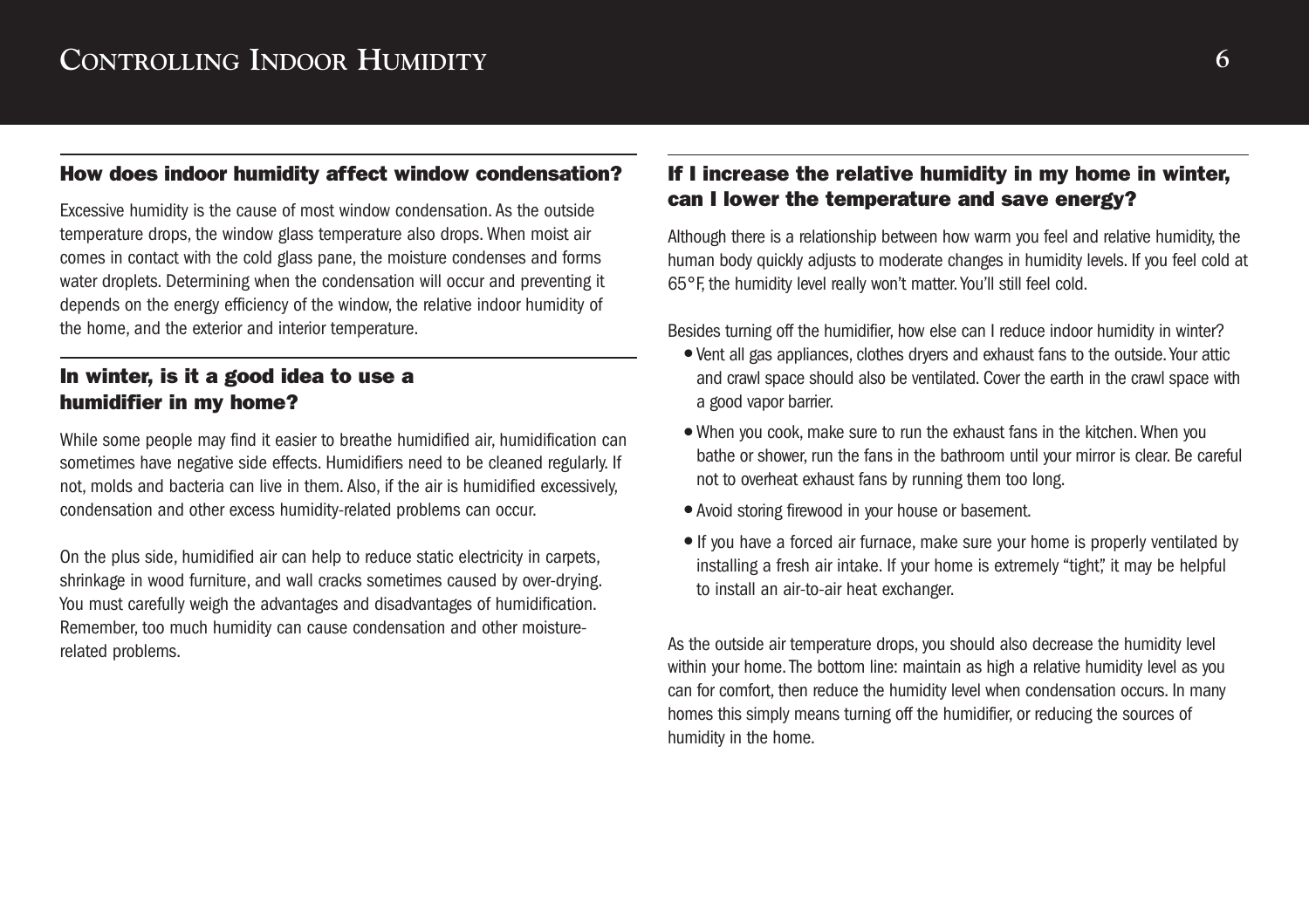#### Does the amount of condensation depend on the window type?

**Bay or bow windows** usually experience more condensation than other window styles. This is because inside air circulation around these window styles is usually more restricted. And, since they hang away from the insulated house wall, bays and bows are usually a few degrees cooler in temperature. To help control excessive condensation, it's smart to insulate between the window head and platform. In extremely cold climates, additional insulation above and below the window platform may be needed. As a secondary measure, placing a common electric fan near the window helps promote air circulation and can reduce window condensation.

#### How do drapes and window shades affect window condensation?

Drapes and other window coverings can contribute to a condensation problem by restricting the flow of warm room air over the glass surface. Therefore, indoor condensation is more apt to occur when the drapes are closed or the shades are pulled down.

#### Why does a 1"-wide strip of condensation sometimes form all the way around the window?

If a strip of condensation forms all the way around the window, chances are good that the unit features metal components that are transmitting cold from the outside to the inner glass, cooling the glass surface where the condensation forms. In effect, the center of the glass stays warmer than the glass close to the edge. This strip of condensation doesn't mean the window is leaking air or not working properly.

#### What causes condensation on the inner surface of storm windows?

All operating windows leak some air between the window frame and sash. So when warm household air seeps in around the sash and becomes trapped by the colder storm window, condensation forms on the inside surface. Providing outside ventilation to the combination storm window can usually reduce condensation buildup.

#### What causes moisture to form on the outside of the windows?

It's dew, the same condensation you see on windshields, lawns and streets on many mornings. Condensation like this happens only when the exterior surface temperature of the glass falls below the dew point of the air. When humidity levels are higher, this kind of condensation is more likely to form. Most of the time, exterior window condensation takes place in the Spring and Fall, when cool nights follow warm days.

#### Can excess condensation damage windows?

Excess window condensation can cause paint to peel from the sash. Excess moisture can also damage the window frame.

#### Is exterior condensation anything to worry about?

Dew on windows is a natural atmospheric phenomenon, and it doesn't mean your windows are leaking air or malfunctioning in any way. In fact, exterior condensation is a sign of energy efficiency, since it means the outside pane is thoroughly insulated from the heat indoors. Depending on where you live, it may occur just a handful of times per season.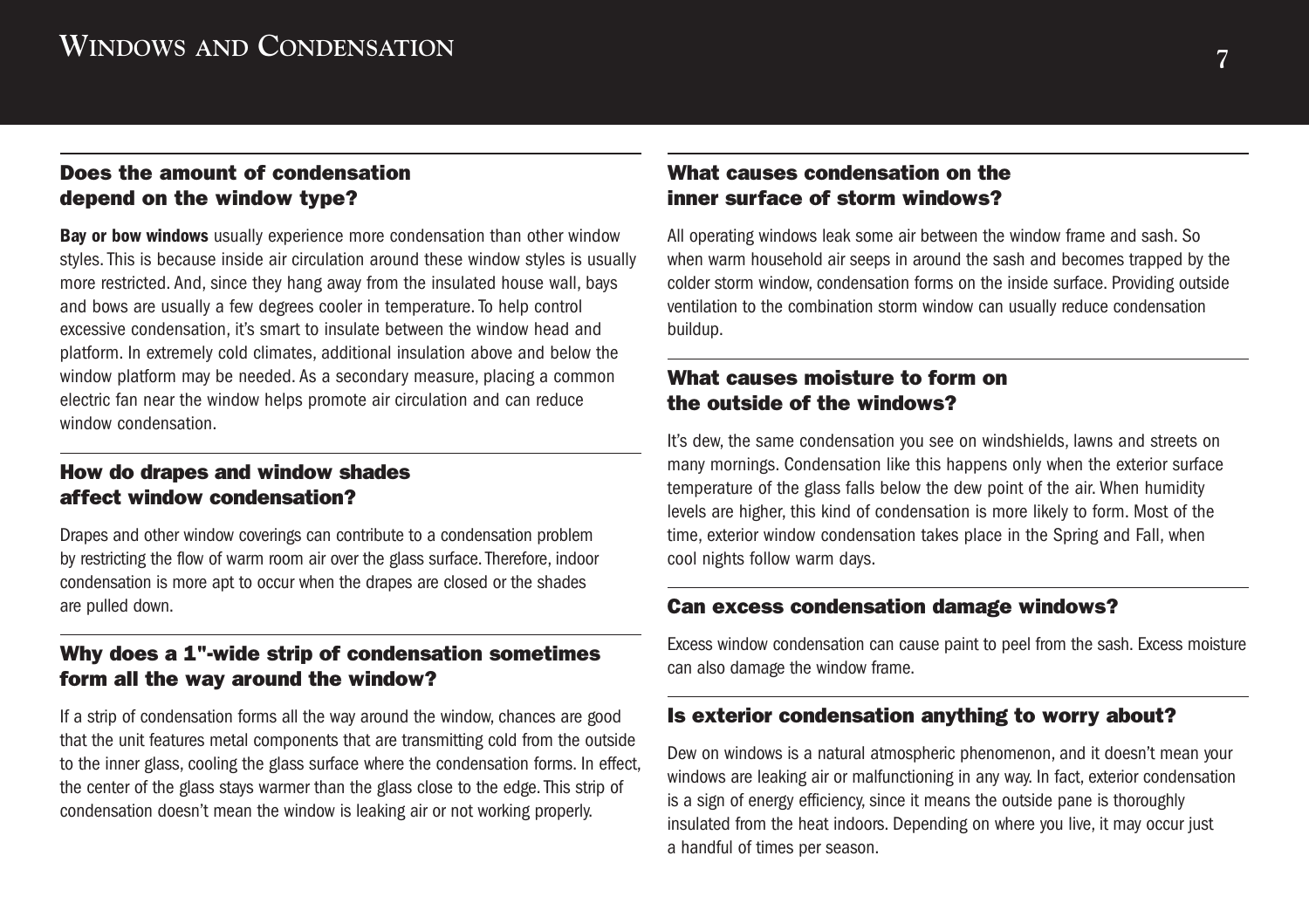### **WINDOWS AND CONDENSATION (CONTINUED)**

#### Are there any cases where window condensation is only temporary?

There are primarily three causes for temporary window condensation.

*New Construction:* Wood, plaster, cement and other building materials used in new construction and remodeling produce a great deal of moisture. When the heating season starts, this moisture will gradually flow out into the air in the home. It will usually disappear during the first heating season and not cause any further trouble.

*Heating Season:* At the beginning of the heating season, there may be a certain amount of temporary condensation. During the humid summer months, your house can absorb some moisture. After the first few weeks of heating, this moisture should dissipate.

**Preceding Temperature Shifts:** Sharp, quick drops in temperature can also create temporary condensation problems during the heating season.

#### Maximum Recommended Humidity Levels

| <b>Outside Air Temperature</b>   | <b>Inside Relative Humidity</b> |
|----------------------------------|---------------------------------|
| $-20^\circ$ F or Below           | Not over 15%                    |
| $-20^\circ$ F to $-10^\circ$ F   | Not over 20%                    |
| $-10^{\circ}$ F to $0^{\circ}$ F | Not over 25%                    |
| $0^\circ$ F to $10^\circ$ F      | Not over 30%                    |
| $10^{\circ}$ F to $20^{\circ}$ F | Not over 35%                    |
| $20^\circ$ F to $40^\circ$ F     | Not over 40%                    |

- Based on engineering studies at 70° F conducted at the University of Minnesota Laboratories.
- Relative humidity levels above these are not recommended at the low outside temperatures indicated, unless special provisions are taken in building construction.
- If higher relative humidity levels are required because of special interior environmental conditions, the window manufacturer should be consulted.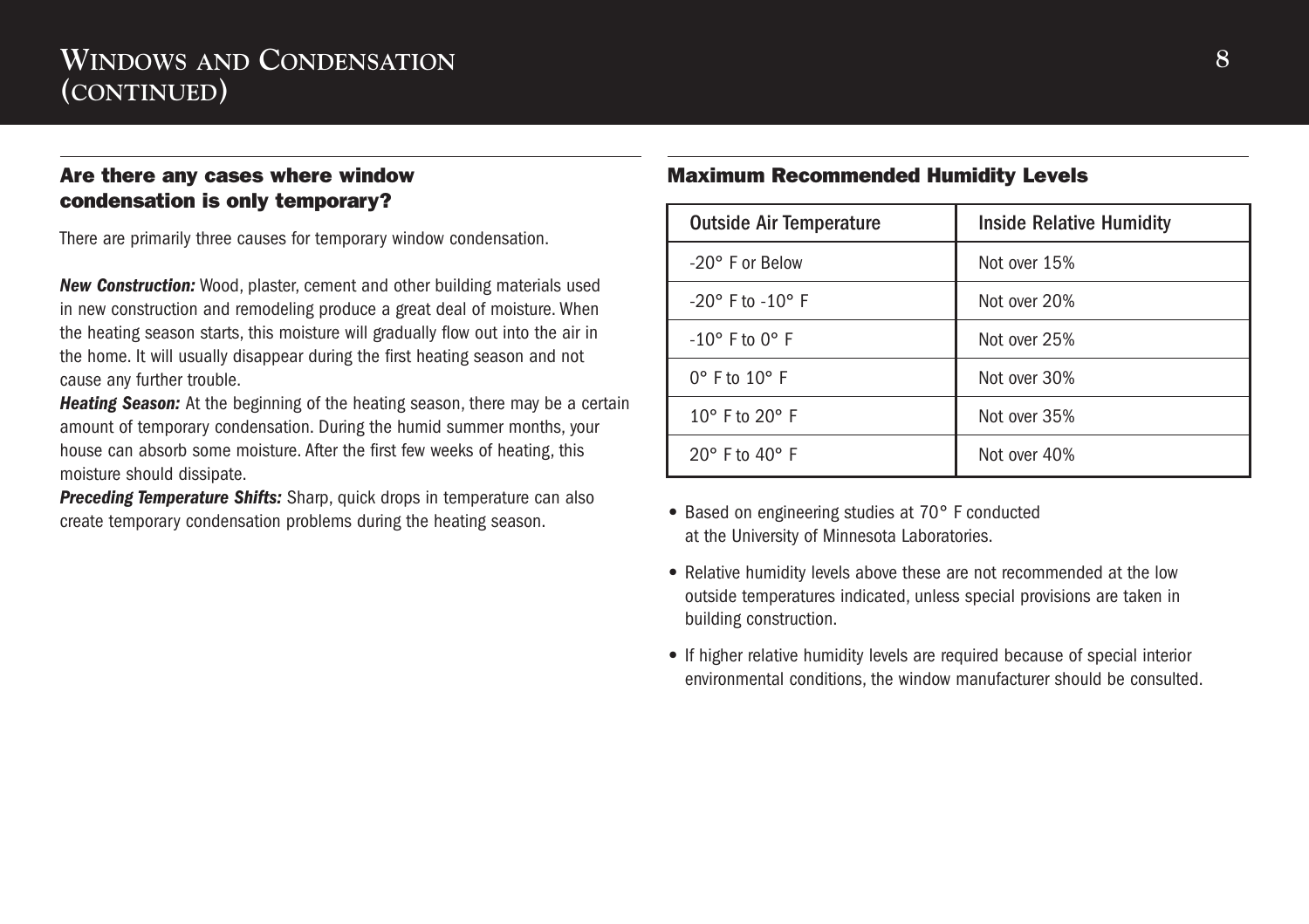#### How does the coating on Andersen® High-Performance™ Low-E4 ™ glass affect room temperature?

It works through a special metallic coating bonded to the interior surface of the outside pane of glass. It's almost invisible, but this revolutionary coating actually detects radiant heat and restricts its flow through the glass. During cold weather, High-Performance™ Low-E4 ™ glass helps keep heat inside. In warm weather it helps keep heat outside.

#### What is the difference between Andersen® High-Performance Low-E4 & High-Performance Low-E4 Sun glass?

Andersen High-Performance Low-E4 glass is generally used in climates with harsh winters. In the heating months, it is 35% more energy efficient than ordinary dual-pane insulating glass. In the cooling months, Andersen High-Performance Low-E4 glass is 41% more energy efficient than ordinary dual-pane glass. High-Performance Low-E4 Sun glass, on the other hand, is specifically designed for hotter climates or homes with a full western or southern exposure.

For more information on window condensation, contact an Andersen representative and ask for a copy of the "Controlling Indoor Condensation" DVD. The Andersen customer service toll-free number is 1-888-888-7020.